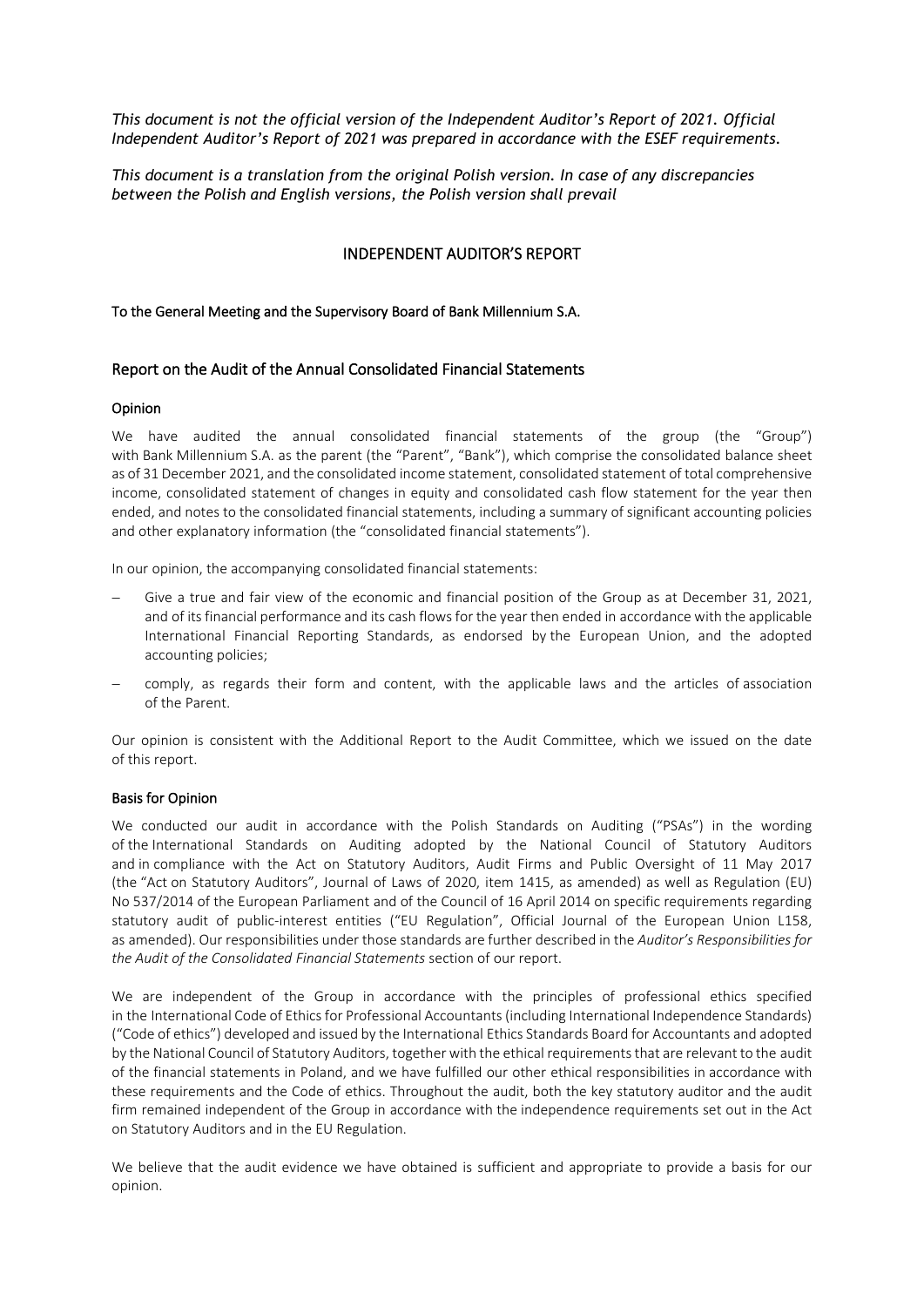# Emphasis of Matter

Please note the disclosure in section 13.2 of the consolidated financial statements, in which the Management Board of the Parent provided relevant information on the pending decision of the Civil Chamber of the Supreme Court, which may have an impact on the current status of disputes concerning mortgage loans indexed to Swiss franc (CHF) and the alternative solution concerning the above-mentioned loans which is currently under consideration. Our opinion does not contain qualification in relation to this matter.

# Key Audit Matters

Key audit matters are those matters that, in our professional judgment, were of most significance in our audit of the consolidated financial statements of the current period. They encompass the most significant assessed risks of material misstatement, including assessed risks of material misstatement due to fraud. These matters were addressed in the context of our audit of the consolidated financial statements as a whole, and in forming our opinion thereon. We summarized our response to those risks and, where appropriate, we presented the key findings related to those risks. We do not provide a separate opinion on these matters.

# Key audit matter **How we addressed the matter**

*Provisions for litigations concerning the portfolio of mortgage loans indexed to Swiss franc (CHF)*

The Parent has granted foreign currency mortgage loans indexed to CHF ("CHF loans"). The value of mentioned credit portfolio amounted PLN 10 billion as of 31 December 2021. In point 7.1 of the consolidated financial statements the Parent described accounting policy change that took place in 2021 regarding provisions for court cases for CHF loans. As it is described in point

13.1 of the consolidated financial statements Current level of provision for the legal risk, the Parent is a defendant in numerous legal cases which include claims regarding the partial invalidity of the credit agreements, i.e. in terms of indexation provisions or a ruling that the agreements are fully invalid.

Management's judgments regarding the recognition and measurement of provisions for legal cases are inherently burdened with risk and may change in the future due to the fact that the estimated results of the current cases depend on future resolutions.

It should be noted that the judgement of the European Union Court of Justice from 3 October 2019 regarding CHF loans increases the uncertainty of estimates of the essential provisions.

Due to the materiality of the CHF loan portfolio, as well as the significant role and complexity of the Management Board's judgments and estimates regarding provisions for the current and potential claims and the proposed settlements, the recognition and the valuation of the mentioned provision was considered

Our procedures included, among the others:

- − review of the accounting policy applied and basis for implemented changes during financial year;
- understanding of the process and controls of the Bank towards creation of individual provisions on CHF loans legal cases and review of the mentioned process and controls with regard to the model applied for the estimation of the provision for CHF loans portfolio;
- − verification of the methodology of estimating provisions with regard to the legal proceedings and proposed settlements related to loans indexed to CHF and the analysis of the rationality and validity of the adopted assumptions as well as the correctness of the input data and the calculation of the provisions estimates, including especially:
	- the probability of assumed scenarios and the occurrence of the particular types of verdicts for pending and future legal cases;
	- the estimated amount of losses in the event of the each type of verdict and the proposed settlements;
	- the estimated inflow of new individual claims and estimated number of settlements and their distribution over the time;
- − verification of the list of claims in which the Parent is a defendant and verification of the opinions of the external lawyers including verification of independent confirmations from external law firms;
- assessment of the adequacy and the completeness of provisions for the legal cases identified by the Parent with regard to the existing legal documentation, and analysis of the provision sensitivity to the changes in the most important assumptions;
- review of the current jurisdiction in case of CHF loans claims,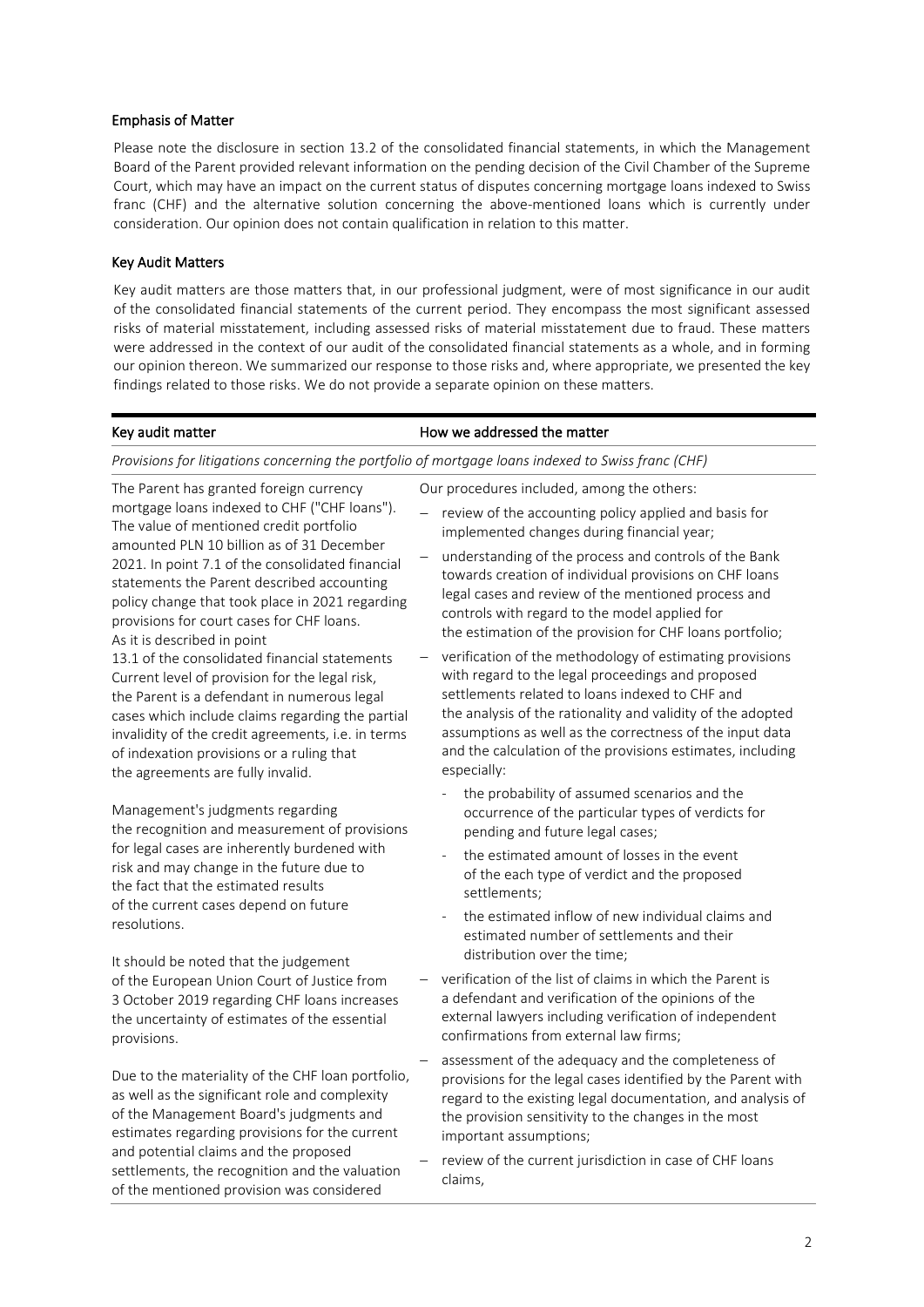| Key audit matter         | How we addressed the matter                                                                                                                                                                                              |
|--------------------------|--------------------------------------------------------------------------------------------------------------------------------------------------------------------------------------------------------------------------|
| as the key audit matter. | $-$ analysis of the significant data after the balance sheet<br>date in relation to the assumptions adopted by the Parent<br>as at the balance sheet date,<br>- analysis of the accuracy and completeness of disclosures |
|                          | in the consolidated financial statements in this respect.                                                                                                                                                                |

### *Impairment of loans and borrowings granted to customers*

Detailed information on the methods and models applied by the Group and the level of impairment losses on loans and advances to customers is presented in point 7.3 Adopted accounting principles, point 8.3 Credit risk and Note 14.22 Loans and advances to customers in omission of controls. the consolidated financial statements.

This matter was considered by Deloitte to be the key audit matter due to the significant impact of impairment allowances on valuation of credit receivables as well as due to the fact that they require a significant judgement of the Parent's Management Board and adoption of significant assumptions in the process of their estimation, including the adopted macroeconomic estimates, especially with regard to the estimation of credit risk parameters in models of expected credit losses calculation in accordance with the requirements of the International Financial Reporting Standard 9 "Financial Instruments" ("IFRS 9").

We have critically analyzed the design and implementation of the process and policy of calculation of the impairment allowances on credit exposures and we have assessed the control system in this process, including automated controls in the Group's IT systems, considering also possible

Our audit procedures included reconciliation of the loan database with the general ledger of the Group to confirm the completeness of the recognition of credit receivables that are the basis for impairment losses calculation, as well as the value of these impairment allowances on loans.

With regard to the verification of the correct application of the requirements of IFRS 9, our procedures included, among the others:

- evaluation of the methodology applied by the Group with respect to the classification and valuation of financial assets in terms of their compliance with the requirements of IFRS 9 and with the market practice;
- evaluation of the Group's impairment methodology from the perspective of compliance with the requirements of IFRS 9, in particular as regards the application of SICR criteria, which means a significant increase in credit risk from the moment of granting a loan, for a selected sample of loan exposures, definition of default, adopted PD and LGD parameters and taking into account prospective information in the calculation of expected credit losses;
- assessment of the completeness and correctness of the disclosures, especially as regards the credit risk of financial assets.

For the collectively assessed loans, we have performed, among the others, the following procedures:

- analysis of the applied methodology of estimating allowances for expected credit losses, including adequacy of risk parameters used by the Group,
- independent recalculation of the expected loss allowances for randomly selected exposures and portfolios in the portfolio approach,
- evaluation of changes in the assumptions made for the construction of models used for the measurement of credit risk and the applied approach to the verification of models based on historical data (so-called "back-tests").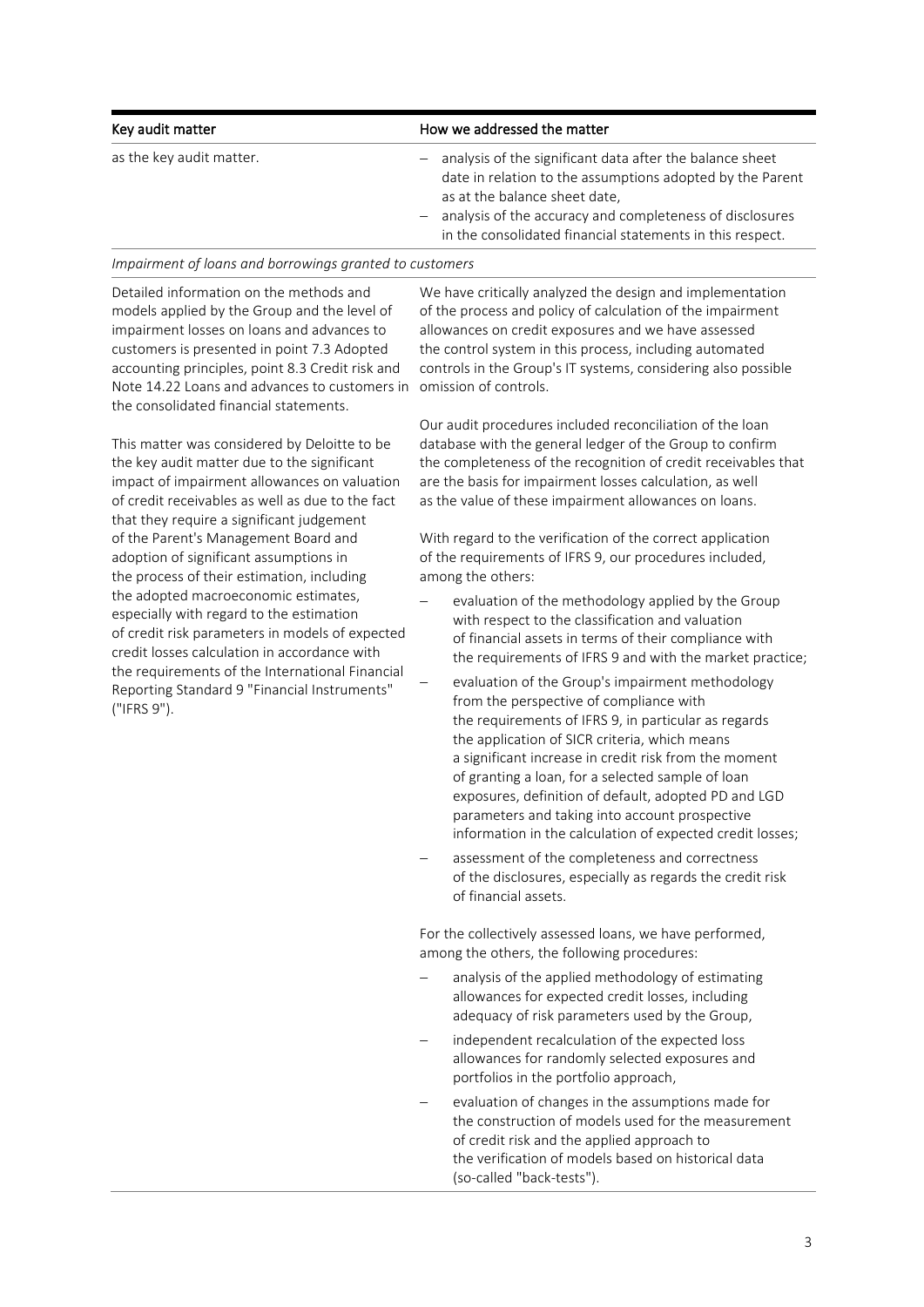| Key audit matter                                                                                                                                                                                                    | How we addressed the matter                                                                                                                                                                                                                                                            |
|---------------------------------------------------------------------------------------------------------------------------------------------------------------------------------------------------------------------|----------------------------------------------------------------------------------------------------------------------------------------------------------------------------------------------------------------------------------------------------------------------------------------|
|                                                                                                                                                                                                                     | With regard to the impairment estimated on the basis<br>of the individual method we have performed the following<br>procedures:                                                                                                                                                        |
|                                                                                                                                                                                                                     | analysis of the correctness of the process of identifying<br>the triggers for impairment;                                                                                                                                                                                              |
|                                                                                                                                                                                                                     | assessment of the correctness of the estimation<br>of write-offs for the selected sample of the credit<br>exposures with identified evidences of the impairment<br>in terms of the correctness of the assumed values<br>of collaterals and assumptions concerning other cash<br>flows. |
|                                                                                                                                                                                                                     | With reference to the impact of the Covid-19 on credit<br>receivables and the impairment process, our procedures<br>included:                                                                                                                                                          |
|                                                                                                                                                                                                                     | inclusion in the credit review entities from the industries<br>of the increased risk and which have benefited from<br>the credit moratoria,                                                                                                                                            |
|                                                                                                                                                                                                                     | analysis of protocols from the Diagnostic Committee<br>of the Parent in response to the outbreak of the Covid-<br>19;                                                                                                                                                                  |
|                                                                                                                                                                                                                     | analysis of the loan database including exposures where<br>clients as at year end have benefited from the credit<br>moratoria.                                                                                                                                                         |
| Revenue recognition of interest income and fee and commission income                                                                                                                                                |                                                                                                                                                                                                                                                                                        |
| Interest income and fee and commission<br>income are presented in detail in Note<br>14.1 Interest income and other of similar<br>nature and Note 14.3 Fee and commission<br>income and expenses in the consolidated | Our procedures included, among the others:<br>analysis of the internal control environment in terms<br>of the recognition and presentation of the interest<br>income and the fee and commission income;                                                                                |

the share of interest and commission income in the Group's total income and the fact that review of the accounting policy with regard to the revenue recognition and assessment of the rules for determining the effective interest rate on interest income on loans, including automatic controls in the IT systems of the Group;

- analysis of trends in interest and commission income recognition, including explanation of unusual events and one-off transactions;
- − detailed verification of revenues recognized as one-off; evaluation of the existence and valuation of revenues based on a sample of transactions.

# Responsibilities of the Management Board and the Supervisory Board of the Parent for the Consolidated Financial **Statements**

financial statements.

profitability assessment.

We assess this as key audit matter due to

they are the key elements of the Group's

The Parent's Management Board is responsible for the preparation of consolidated financial statements which give a true and fair view of the economic and financial position of the Group and of its financial performance in accordance with the applicable International Financial Reporting Standards, as endorsed by the European Union, the adopted accounting policies as well as the applicable laws and articles of association of the Parent, and for such internal control as the Parent's Management Board determines is necessary to enable the preparation of consolidated financial statements that are free from material misstatement, whether due to fraud or error.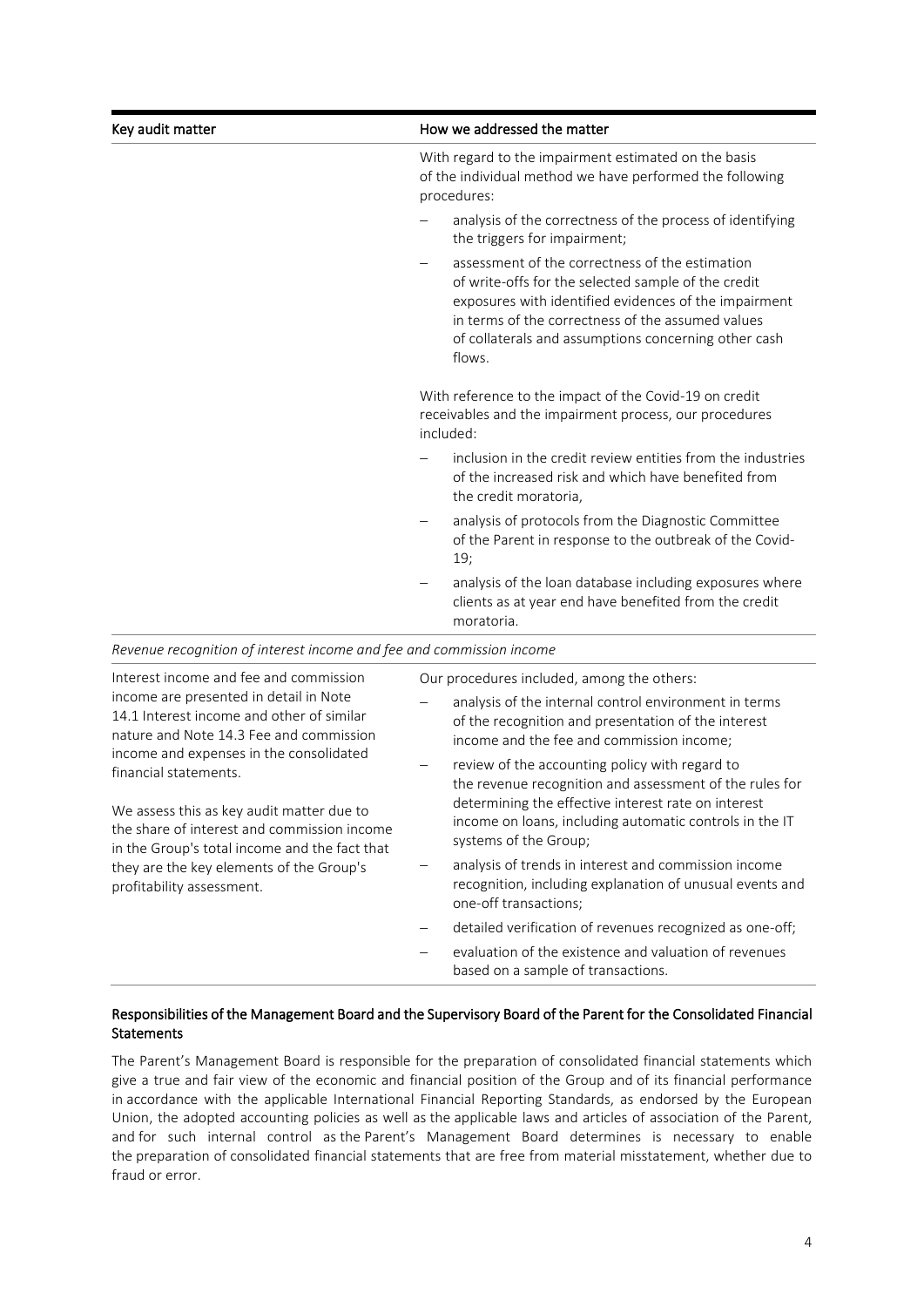In preparing the consolidated financial statements, the Parent's Management Board is responsible for assessing the Group's ability to continue as a going concern, disclosing, as applicable, matters related to going concern and using the going concern basis of accounting unless the Parent's Management Board either intends to liquidate the Group or to cease operations, or has no realistic alternative but to do so.

The Management Board and members of the Supervisory Board of the Parent are obliged to ensure that the consolidated financial statements meet the requirements of the Accounting Act of 29 September 1994 (the "Accounting Act", Journal of Laws of 2021, item 217, as amended). Members of the Parent's Supervisory Board are responsible for overseeing the financial reporting process.

# Auditor's Responsibilities for the Audit of the Consolidated Financial Statements

Our objectives are to obtain reasonable assurance about whether the consolidated financial statements as a whole are free from material misstatement, whether due to fraud or error, and to issue an auditor's report that includes our opinion. Reasonable assurance is a high level of assurance, but is not a guarantee that an audit conducted in accordance with PSAs will always detect a material misstatement when it exists. Misstatements can arise from fraud or error and are considered material if, individually or in the aggregate, they could reasonably be expected to influence the economic decisions of users taken on the basis of these consolidated financial statements.

The scope of an audit does not include an assurance about the future profitability of the Group or the effectiveness or efficiency of the Parent's Management Board in managing the Group's affairs at present or in the future.

As part of an audit in accordance with PSAs, we exercise professional judgment and maintain professional skepticism throughout the audit. We also:

- − identify and assess the risks of material misstatement of the consolidated financial statements, whether due to fraud or error, design and perform audit procedures responsive to those risks, and obtain audit evidence that is sufficient and appropriate to provide a basis for our opinion. The risk of not detecting a material misstatement resulting from fraud is higher than for one resulting from error, asfraud may involve collusion, forgery, intentional omissions, misrepresentations, or the override of internal control;
- − obtain an understanding of internal control relevant to the audit in order to design audit procedures that are appropriate in the circumstances, but not for the purpose of expressing an opinion on the effectiveness of the Group's internal control;
- evaluate the appropriateness of accounting policies used and the reasonableness of accounting estimates and related disclosures made by the Parent's Management Board;
- conclude on the appropriateness of the Parent's Management Board's use of the going concern basis of accounting and, based on the audit evidence obtained, whether a material uncertainty exists related to events or conditions that may cast significant doubt on the Group's ability to continue as a going concern. If we conclude that a material uncertainty exists, we are required to draw attention in our auditor's report to the related disclosures in the consolidated financial statements or, if such disclosures are inadequate, to modify our opinion. Our conclusions are based on the audit evidence obtained up to the date of our auditor's report. However, future events or conditions may cause the Group to cease to continue as a going concern;
- evaluate the overall presentation, structure and content of the consolidated financial statements, including the disclosures, and whether the consolidated financial statements represent the underlying transactions and events in a manner that achieves fair presentation;
- − obtain sufficient appropriate audit evidence regarding the financial information of the entities or business activities within the Group to express an opinion on the consolidated financial statements. We are responsible for the direction, supervision and performance of the Group audit. We remain solely responsible for our audit opinion.

We communicate with the Parent's Supervisory Board regarding, among other matters, the planned scope and timing of the audit and significant audit findings, including any significant deficiencies in internal control that we identify during our audit.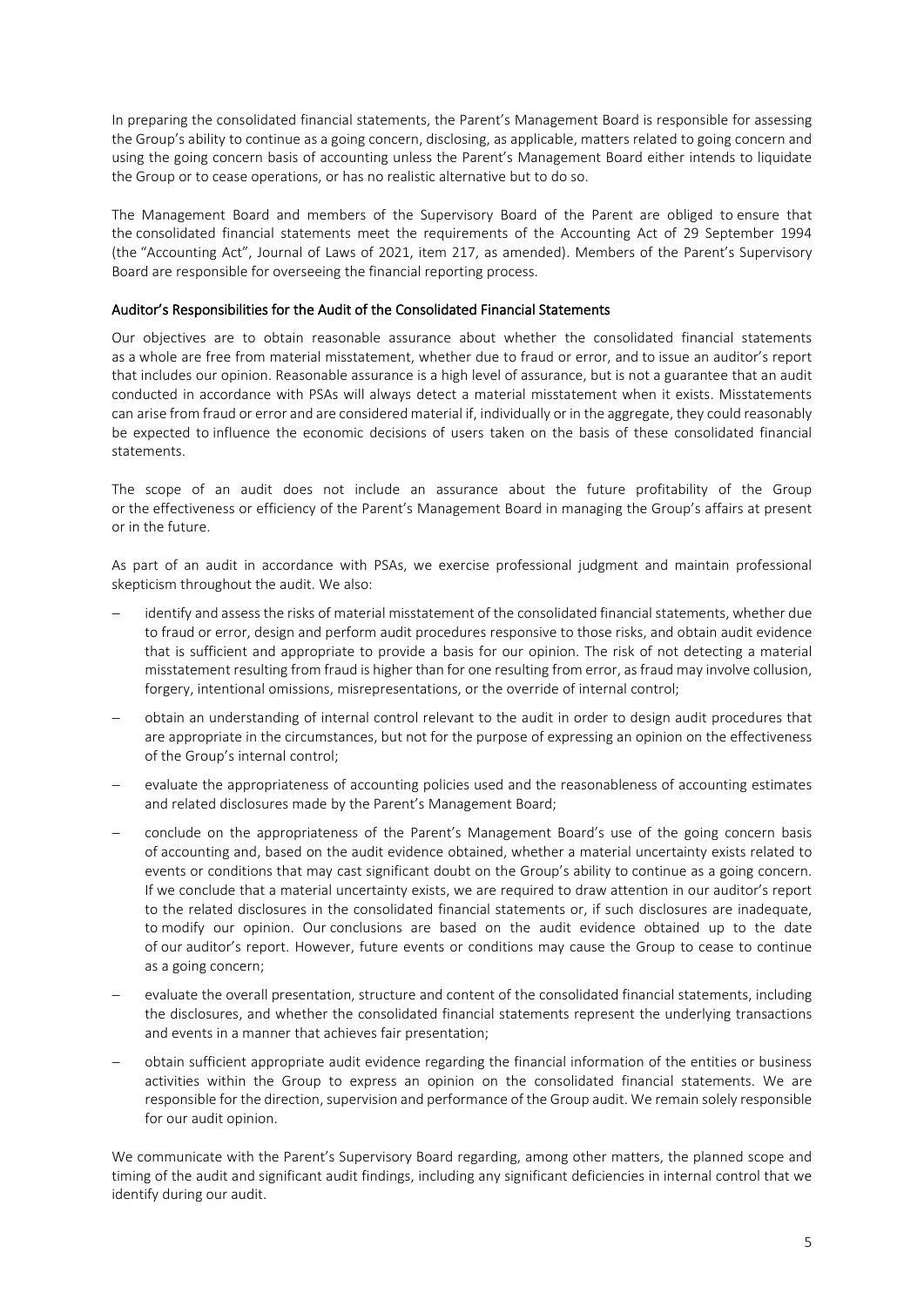We also provide the Parent's Supervisory Board with a statement that we have complied with relevant ethical requirements regarding independence, and that we will communicate with it all relationships and other matters that may reasonably be thought to bear on our independence, and where applicable, related safeguards.

From the matters communicated with the Parent's Supervisory Board, we determined those matters that were of most significance in the audit of the consolidated financial statements of the current period and are therefore the key audit matters. We describe these matters in our auditor's report unless law or regulation precludes public disclosure about the matter or when, in extremely rare circumstances, we determine that a matter should not be communicated in our report because the adverse consequences of doing so would reasonably be expected to outweigh the public interest benefits of such communication.

# Other Information, Including the Report on the Activities

Other information includes a report on the Group's activities in the financial year ended December 31, 2021 (the "Report on the Activities"), together with a statement of compliance with corporate governance principles and a non-financial information statement, as referred to in Article 49b.1 of the Accounting Act, which constitute separate parts of the Report (together: the "Other Information").

The report of the Management Board on the Activities of the Bank Millennium Capital Group and of the Bank for 2021, pursuant to Article 55.2a of the Accounting Act, has been prepared jointly.

# *Responsibilities of the Management Board and the Supervisory Board*

The Parent's Management Board is responsible for the preparation of the Other Information in accordance with the applicable laws.

The Management Board and members of the Supervisory Board of the Parent are obliged to ensure that the Report on the Activities, along with the separate parts, meet the requirements of the Accounting Act.

# *Auditor's Responsibilities*

Our opinion on the consolidated financial statements does not cover the Other Information. In connection with our audit of the consolidated financial statements, our responsibility is to read the Other Information and, in doing so, consider whether the Other Information is materially inconsistent with the consolidated financial statements or our knowledge obtained in the audit or otherwise appears to be materially misstated. If, based on the work we have performed, we conclude that there is a material misstatement of this Other Information, we are required to report that fact in our auditor's report. Additionally, under the Act on Statutory Auditors we are obliged to express an opinion on whether the Report on the Activities has been prepared in accordance with the applicable laws and whether it is consistent with the information contained in the consolidated financial statements. Additionally, in accordance with the requirements of Article 111a par. 3 of the Banking Law Act of August 29, 1997 (Journal of Laws of 2021, item 2439) hereinafter referred to as the "Banking Law", we are required to audit the particular financial information contained in the Report on the Activities. Furthermore, we are obliged to state whether a non-financial information statement has been prepared by the Group and to express an opinion on whether the Group has included the necessary information in the statement of compliance with corporate governance principles.

# Opinion on the Report on the Activities

Based on our work performed during the audit, we are of the opinion that the Report on the Activities:

- has been prepared in accordance with Article 49 of the Accounting Act and par. 71 of the Regulation of the Minister of Finance of 29 March 2018 on current and periodic information published by issuers of securities and the rules of equal treatment of the information required by the laws of non-member states (the "Current Information Regulation", Journal of Laws of 2018, item 757, as amended);
- − is consistent with the information contained in the consolidated financial statements.

Furthermore, in the light of the knowledge and understanding of the Group and its environment obtained in the course of the audit, we have not identified any material misstatements of the Report on the Activities.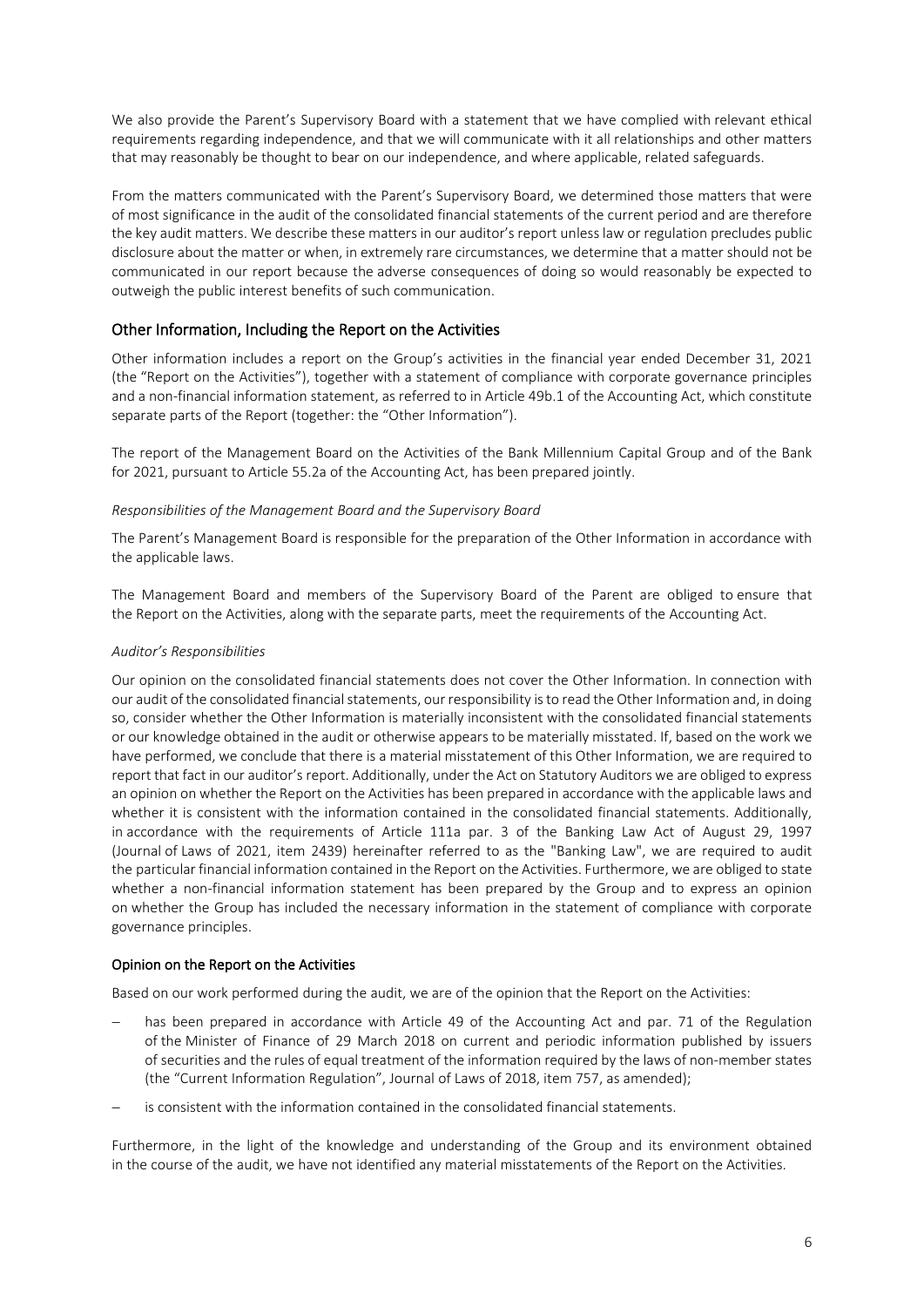### Opinion on the Statement of Compliance with Corporate Governance Principles

In our opinion, the statement of compliance with corporate governance principles contains the information referred to in par. 70.6.5 of the Current Information Regulation. We are also of the opinion that the information referred to in par. 70.6.5(c)-(f), (h) and (i) of the Regulation, as contained in the statement of compliance with corporate governance principles, is in accordance with the applicable laws and consistent with the information included in the consolidated financial statements.

### Information on Non-Financial Information

In accordance with the requirements of the Act on Statutory Auditors, we would like to inform you that the Group does not prepare a non-financial information statement, relying on the exemption under Article 55.2e of the Accounting Act.

In the Report on the Activities, the Group included information concerning the preparation of a separate nonfinancial report and publication on the Bank's website on 21 February 2022.

## Report on Other Legal and Regulatory Requirements

# Opinion of an independent auditor on the performance of an attestation service for verifying the conformity of consolidated financial statements drawn up in a single electronic reporting format with the requirements of the Technical Standards Regulation concerning the specifications of the single electronic reporting format

#### *Subject matter of the service*

In connection with the audit of the consolidated financial statements, we conducted an attestation service providing reasonable assurance as to the assessment, whether the Group's consolidated accounts for the year ended 31 December 2020 prepared in a single electronic reporting format contained in a file named groupamillennium-2021-12-31-pl.zip ('consolidated financial statements in ESEF format') have been drawn up in accordance with the requirements set out in Commission Delegated Regulation (EU) 2019/815 of 17 December 2018 supplementing Directive 2004/109/EC of the European Parliament and of the Council with regard to regulatory technical standards for the specification of the single electronic reporting format ("ESEF Regulation").

### *Identification of criteria*

The consolidated financial statements in ESEF format have been prepared by the parent company's management to comply with the labeling and technical requirements for the specifications of the uniform electronic reporting format that are set out in the ESEF Regulation.

The object of our assurance service is the compliance of the labeling of the consolidated financial statements in ESEF format with the requirements of the ESEF Regulation, and the requirements set forth in those regulations are, in our opinion, appropriate criteria for forming our opinion.

### *Responsibility of the Management Board and the Supervisory Board of the Parent*

The Management Board is responsible for the preparation of the consolidated financial statements in ESEF format in accordance with the labeling requirements and technical requirements for the Uniform Electronic Reporting Format specifications set forth in the ESEF Regulation. This responsibility includes the selection and application of appropriate XBRL tags, using the taxonomy specified in the ESEF Regulation.

The responsibility of the Management Board shall also include the design, implementation and maintenance of an internal control system ensuring that consolidated financial statements are drawn up in an ESEF format free from material non-compliance with the requirements of the ESEF Regulation.

The members of the Parent Company's Supervisory Board are responsible for overseeing the financial reporting process, which includes the preparation of financial statements in accordance with the format prescribed by applicable laws.

### *Auditor's responsibilities*

Our objective was to express an opinion, on the basis of the assurance service performed, that provides reasonable assurance whether the consolidated financial statements of the Group for the year ended 31 December 2021 have been labelled in accordance with the requirements of the ESEF Regulation.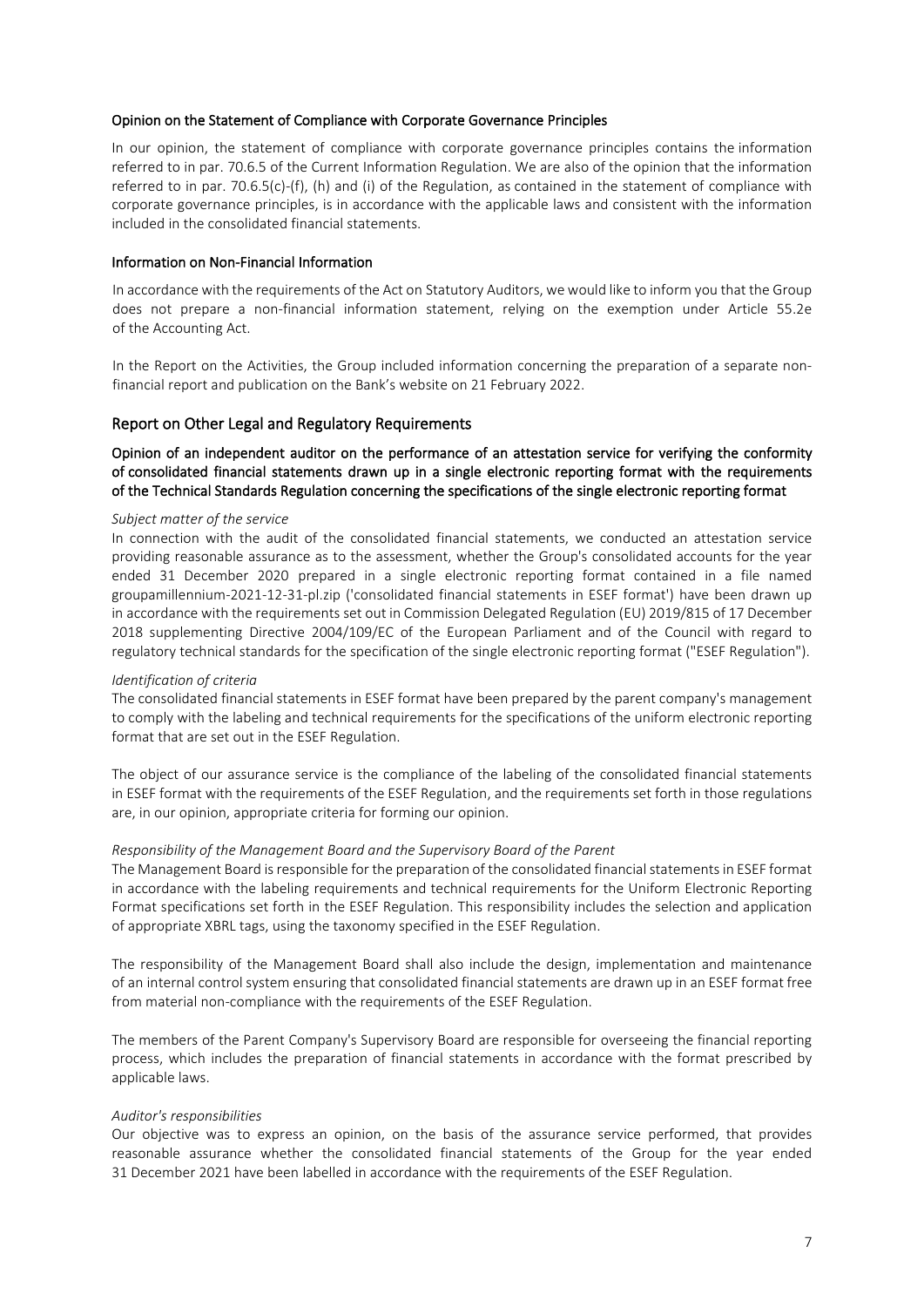We conducted thisservice in accordance with the National Standard on Assurance Engagements Other than Audit and Review 3001PL - "Audit of Financial Statements Prepared in Uniform Electronic Reporting Format" adopted by the National Council of Statutory Auditors (hereinafter: "KSUA 3001PL") and, where applicable, in accordance with the National Standard on Assurance Engagements Other than Audit and Review 3000 (Z) as set forth in International Standard on Assurance Engagements 3000 (Revised) -"Assurance Engagements Other than Audits or Reviews of Historical Financial Information" (hereinafter: "KSUA 3000 (Z)").

This standard requires the auditor to plan and perform procedures to obtain reasonable assurance that the consolidated financial statements in ESEF format have been prepared in accordance with specified criteria.

Reasonable assurance is a high level of assurance but does not guarantee that a service performed in accordance with KSUA 3001PL and, where applicable, in accordance with KSUA 3000 (Z), will always detect an existing material misstatement.

The selection of procedures depends on the auditor's judgment, including his or her assessment of the risks of material misstatement due to fraud or error. In making those risk assessments, the auditor considers internal control relevant to the preparation of the consolidated financial statements in ESEF format to design appropriate procedures to provide the auditor with sufficient and appropriate evidence in the circumstances. An assessment of the operation of the internal control system has not been made for the purpose of expressing an opinion on its effectiveness.

## *Quality control requirements*

We apply the National Quality Control Standards adopted by the National Board of Auditors in the version of the International Standard on Quality Control 1 – "Quality Control of companies conducting audits and reviews of financial statements and other attestation and related services" and in accordance with it we maintain a comprehensive quality control system including documented policies and procedures regarding compliance with ethical requirements, professional standards and applicable legal and regulatory requirements.

## *Ethical requirements and independence*

In performing our services, both as an audit firm and as a statutory auditor, we comply with the independence and other ethical requirements set out in the Code of Ethics. The Code of Ethics is based on the fundamental principles of integrity, objectivity, professional competence and due care, confidentiality and professional conduct. We have also complied with other independence and ethical requirements that are applicable to this assurance service in Poland.

## *Summary of the work performed:*

The procedures we planned and carried out included, among others:

- understanding of the process for preparing consolidated financial statements in ESEF format, including the Company's process for selecting and applying XBRL tags and ensuring compliance with the ESEF Regulation, including an understanding of the internal control system mechanisms related to this process;
- − reconciliation of the labeled (on a selected sample) information contained in the consolidated financial statements in ESEF format to the audited consolidated financial statements;
- − using a specialized IT tool to assess compliance with the technicalstandardsfor the Single Electronic Reporting Format specification, to assess the completeness of tagging the information in the consolidated financial statements in ESEF format with XBRL tags;
- − assessing whether the applied XBRL tags from the taxonomy defined in the ESEF Regulation have been applied appropriately and whether taxonomy extensions have been used in situations where relevant elements have not been identified in the basic taxonomy defined in the ESEF Regulation;
- − an assessment of the correct anchoring of the applied taxonomy extensions to the core taxonomy defined in the ESEF Regulation.

We believe that the evidence we have obtained provides a sufficient and appropriate basis for our opinion on the label's compliance with the requirements of the ESEF Regulation.